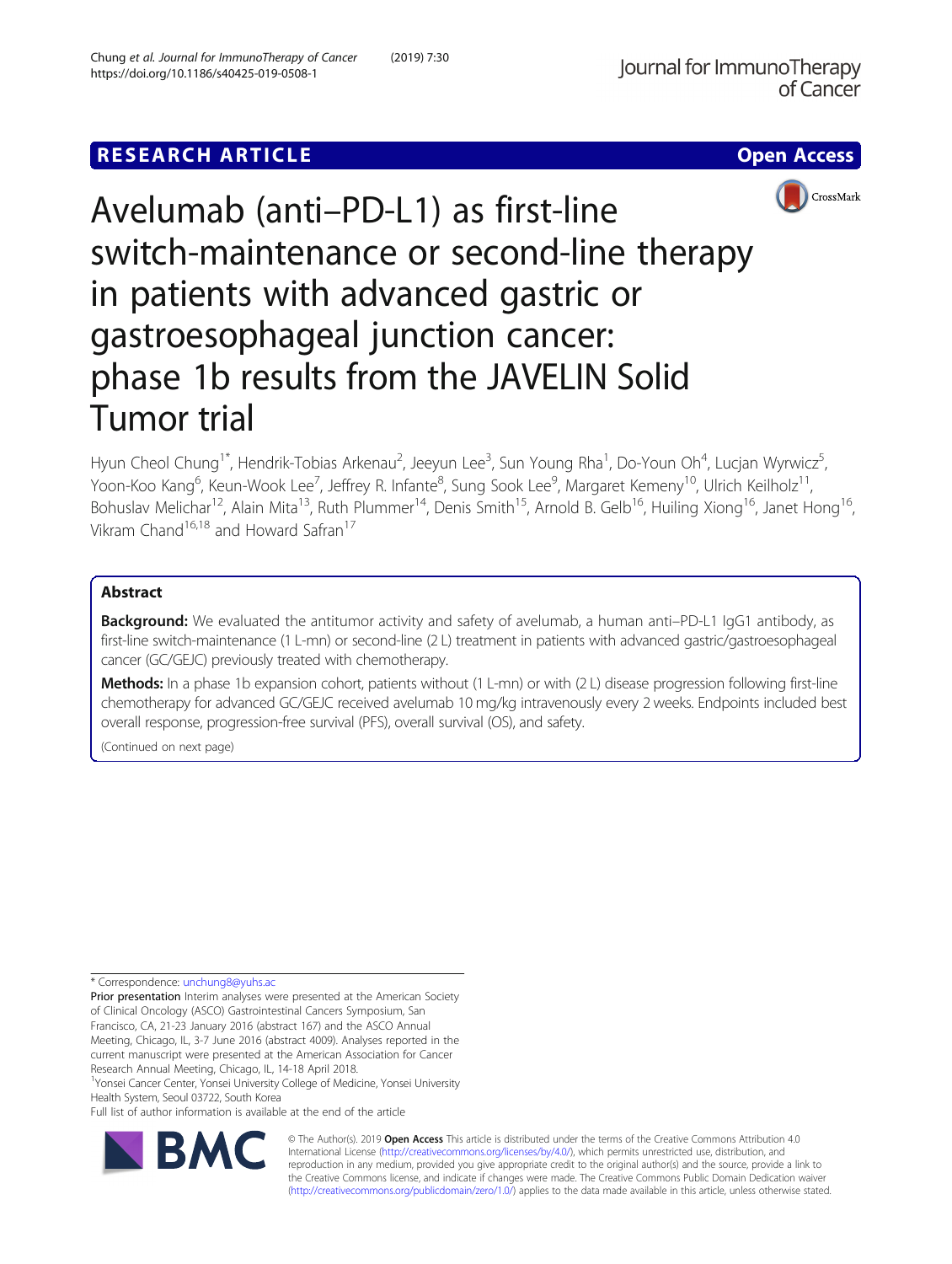## (Continued from previous page)

Results: Overall, 150 patients were enrolled (1 L-mn,  $n = 90$ ; 2 L,  $n = 60$ ) and median follow-up in the 1 L-mn and 2 L subgroups was 36.0 and 33.7 months, respectively. The confirmed objective response rate was 6.7% in both subgroups (95% CI, 2.5–13.9% and 1.8–16.2%, respectively), including complete responses in 2.2% of the 1 L-mn subgroup ( $n = 2$ ). In the 1 L-mn and 2 L subgroups, median duration of response was 21.4 months (95% CI, 4.0–not estimable) and 3.5 months (95% CI, 2.8–8.3) and disease control rates were 56.7 and 28.3%, respectively. Median PFS in the 1 L-mn and 2 L subgroups was 2.8 months (95% CI, 2.3–4.1) and 1.4 months (95% CI, 1.3–1.5), with 6-month PFS rates of 23.0% (95% CI, 14.7–32.4%) and 7.9% (95% CI, 2.6–17.2%), and median OS was 11.1 months (95% CI, 8.9–13.7) and 6.6 months (95% CI, 5.4–9.4), respectively. In the 1 L-mn subgroup, median OS measured from start of 1 L chemotherapy was 18.7 months (95% CI, 15.4–20.6). Across both subgroups, 20.7% had an infusion-related reaction of any grade. Other common treatment-related adverse events (TRAEs) of any grade included fatigue (10.0%) and nausea (6.7%). Treatment-related serious adverse events occurred in 4.0% of patients. Overall, 8.7% had a grade≥3 TRAE, including 1 treatment-related death.

**Conclusion:** Avelumab showed clinical activity and an acceptable safety profile in patients with GC/GEJC.

Trial registration: [ClinicalTrials.gov](http://clinicaltrials.gov) [NCT01772004](https://clinicaltrials.gov/ct2/show/NCT01772004); registered 21 January 2013.

Keywords: Avelumab, Metastatic, Gastric, Esophagogastric junction, Adenocarcinoma, Maintenance

## Background

Gastric cancer (GC) is an aggressive disease that represents the third leading cause of cancer-related death worldwide [[1\]](#page-8-0). Gastroesophageal junction cancer (GEJC) has similar biology, prognosis, and treatment guidelines as GC [\[2](#page-8-0), [3](#page-9-0)]. First-line (1 L) standard of care for advanced inoperable GC/GEJC is based on combination fluoropyrimidine and platinum treatment, with trastuzumab added for HER2+ tumors. Second-line (2 L) options include regimens based on irinotecan, taxanes, and/or ramucirumab [[2,](#page-8-0) [3](#page-9-0)]. However, cytotoxic regimens are associated with cumulative toxicity that may restrict long-term treatment, resulting in limited duration of response and overall survival (OS). Maintenance therapy, ie, continued treatment with an agent administered in the 1 L induction regimen or sequential treatment with a different agent until progression (switch maintenance), has the potential to extend durations of response and OS, particularly when an agent with a different mechanism of action is employed, while avoiding potential additive toxicity associated with further chemotherapy or combination treatment. As such, maintenance therapy has become an established strategy for several advanced tumors [\[4](#page-9-0), [5\]](#page-9-0). Although the role of maintenance therapy in treating GC/GEJC is less well defined, observational and retrospective studies of maintenance fluoropyrimidine treatment in advanced GC/GEJC have shown that this approach is feasible and may improve progression-free survival (PFS) compared with observation alone  $[6-8]$  $[6-8]$  $[6-8]$ .

In recent years, much attention has been focused on anticancer therapies that activate the immune response. In a randomized phase 2 study of patients with advanced GC/GEJC, switch-maintenance ipilimumab (anti–CTLA-4) after 1 L chemotherapy did not improve immune-related PFS or OS compared with best supportive care, which included continued fluoropyrimidine chemotherapy in most patients [\[9](#page-9-0)]. PD-L1 is a key therapeutic target for reactivating antitumor immune responses [\[10\]](#page-9-0). Additionally, PD-L1 is expressed in ≈30 to 60% of GC/GEJC specimens, with a higher frequency seen in certain pathological and genomic subtypes [\[11\]](#page-9-0). Immunotherapy with anti–PD-1 antibodies has been associated with durable antitumor responses in early-phase studies of patients with GC/GEJC [[10](#page-9-0), [12](#page-9-0), [13\]](#page-9-0).

Avelumab is a human anti–PD-L1 monoclonal antibody that has been approved in various countries for the treatment of metastatic Merkel cell carcinoma and in the United States and Canada for the treatment of advanced urothelial carcinoma progressing after platinum-containing chemotherapy. In phase 1 and 2 studies across various advanced cancers, avelumab has demonstrated a tolerable safety profile and durable antitumor activity  $[14–16]$  $[14–16]$  $[14–16]$  $[14–16]$  $[14–16]$ . In preclinical studies, avelumab activated both adaptive and innate immune effector cells [\[17](#page-9-0), [18](#page-9-0)], suggesting an additional mechanism of action compared with other approved anti–PD-1/ PD-L1 antibodies.

To investigate the efficacy and safety of avelumab in the treatment of advanced GC/GEJC, we enrolled a cohort of patients in the phase 1 JAVELIN Solid Tumor trial. Patients were enrolled following 1 L chemotherapy; those without disease progression received avelumab as 1 L switch maintenance (1 L-mn subgroup), and those with disease progression received avelumab as 2 L treatment (2 L subgroup). To our knowledge, this is the first study of an anti–PD-L1 agent administered as switchmaintenance therapy in this disease.

## Methods

### Study design and patients

JAVELIN Solid Tumor (NCT01772004) is an international, open-label, phase 1 trial. In the phase 1b, nonrandomized expansion cohort reported here, eligible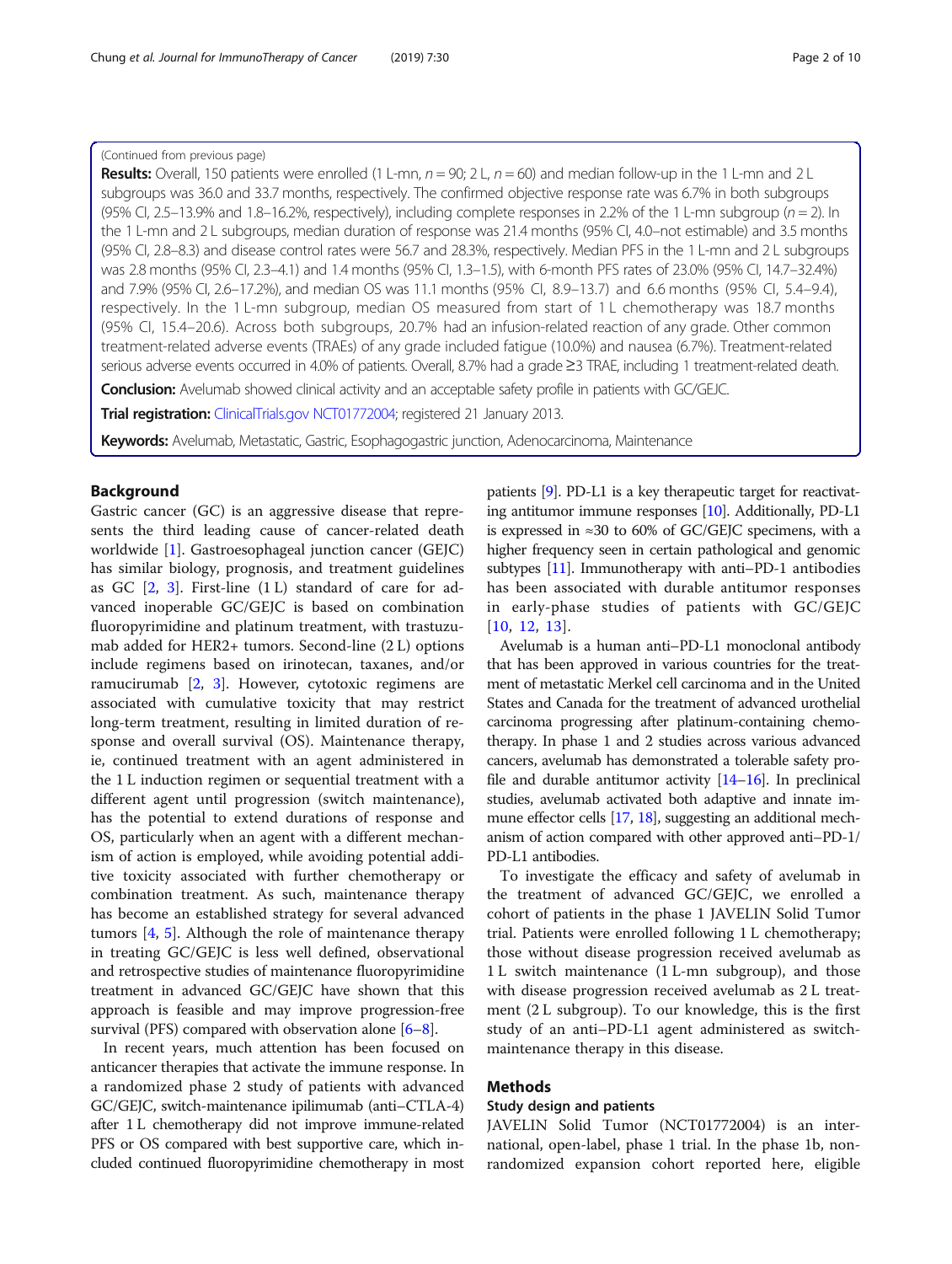patients had histologically confirmed, unresectable, locally advanced or metastatic GC/GEJC, and previous treatment with 1 L combination chemotherapy; patients with prior neoadjuvant platinum-based doublet or triplet chemotherapy who were not candidates for surgery were also eligible. Patients should not have received >1 line of prior treatment for metastatic disease, and patients with prior checkpoint inhibitor or trastuzumab treatment were ineligible (Additional file [1](#page-7-0): Table S1). Patients in the 2 L subgroup were not permitted to have received anticancer treatment within 28 days before the start of study treatment, whereas in the 1 L-mn subgroup, patients were permitted to be enrolled within 28 days if all toxicity from prior therapy had resolved to grade  $\leq 1$ . A fresh or archival tumor specimen was required, but patients were not preselected based on PD-L1 status (ie, all-comer design). Patients were enrolled in accordance with an approved protocol, international standards of good clinical practice, and institutional safety monitoring, and written informed consent was obtained. The study protocol was approved by the institutional review board or independent ethics committee at each center.

## Procedures and assessments

Patients received avelumab 10 mg/kg intravenously every 2 weeks until confirmed disease progression, unacceptable toxicity, or protocol-based criteria for withdrawal [[15\]](#page-9-0). Premedication with diphenhydramine and acetaminophen was required 30 to 60 min before all avelumab infusions.

Safety was assessed at each biweekly trial visit and included assessment of adverse events (AEs), physical examination, clinical laboratory tests (hematology, hepatic panels, and serum chemistry), and documentation of concurrent medications. AEs and laboratory abnormalities were classified and graded according to National Cancer Institute Common Terminology Criteria for Adverse Events version 4.0. A serious AE (SAE) was defined as any untoward event that was life-threatening, required hospitalization, resulted in disability, was a congenital anomaly, or resulted in death. Immune-related AEs were identified using a prespecified list of Medical Dictionary for Regulatory Activities terms plus medical review. Clinical activity was assessed by investigators using Response Evaluation Criteria in Solid Tumors version 1.1. Radiographic tumor assessments were performed at baseline and every 6 weeks. In patients achieving a partial response (PR) or complete response (CR), a confirmatory CT or MRI scan was done  $\geq 28$  days later (preferably at the scheduled 6-week interval). PD-L1 expression was assessed in tumor cells using a proprietary immunohistochemistry assay (PD-L1 IHC 73-10; Dako, Carpinteria, CA), as described previously [[15,](#page-9-0) [19\]](#page-9-0); in this report, PD-L1 status was defined using cutoffs of ≥1% of tumor cells positive for partial or complete membrane PD-L1 staining of any intensity. HER2 and microsatellite status were recorded retrospectively from medical records when available.

## **Outcomes**

Primary endpoints for the entire JAVELIN Solid Tumor trial were dose-limiting toxicities during the first 3 weeks of treatment in the phase 1a dose-escalation part (reported previously [[20\]](#page-9-0)) and confirmed best overall response adjudicated by independent review in specified efficacy expansion cohorts (not including the GC/GEJC cohort reported here). Secondary endpoints assessed in the current cohort included investigator-assessed best overall response, duration of response, PFS, OS, safety, and evaluation of PD-L1 expression [\[15](#page-9-0)].

## Statistical methods

Enrollment of 150 patients was planned for this cohort based on the anticipated sample size required to estimate and provide 95% Clopper-Pearson confidence intervals (CIs) for potential objective response rates (ORR; proportion of patients with a confirmed CR or PR; eg, 10% [5.7– 16.0%] for 15 responders or 20% [13.9–27.3%] for 30 responders). Safety and antitumor activity were analyzed in all patients who received ≥1 dose of avelumab. Time-to-event endpoints (PFS, OS, duration of response, and duration of follow-up) were estimated using the Kaplan–Meier method and CIs for the median were calculated using the Brookmeyer–Crowley method.

## Results

## Patients

Between 13 February 2014 and 11 August 2015, 150 patients with histologically confirmed GC/GEJC were enrolled, including 90 without disease progression after 1 L chemotherapy (1 L-mn subgroup) and 60 with progressive disease (2 L subgroup), per investigator assessment (Table [1](#page-3-0)). In the 1 L-mn subgroup, 27.8% had achieved a PR with prior chemotherapy; in the 2 L subgroup, prior responses were PR in 13.3% and CR in 1.7%. The median interval between end of prior chemotherapy and start of avelumab was 45 days (1 L-mn subgroup) and 77 days  $(2 L \text{ subgroup})$ . Across both subgroups, 30.7% had PD-L1+ tumors.

At data cutoff (30 September 2017), patients in the 1 L-mn and 2 L subgroups had received a median (range) of 7  $(1-79)$  and 4.5  $(1-44)$  avelumab doses, and median duration of treatment was 3.2 months (interquartile range [IQR], 1.4–6.1) and 2.2 months (IQR, 1.4–5.2), respectively. Median duration of follow-up was 36.0 months (IQR, 33.7–37.7) in the 1 L-mn subgroup and 33.7 months (IQR, 27.9–34.9) in the 2 L subgroup. In both subgroups, the most common reason for treatment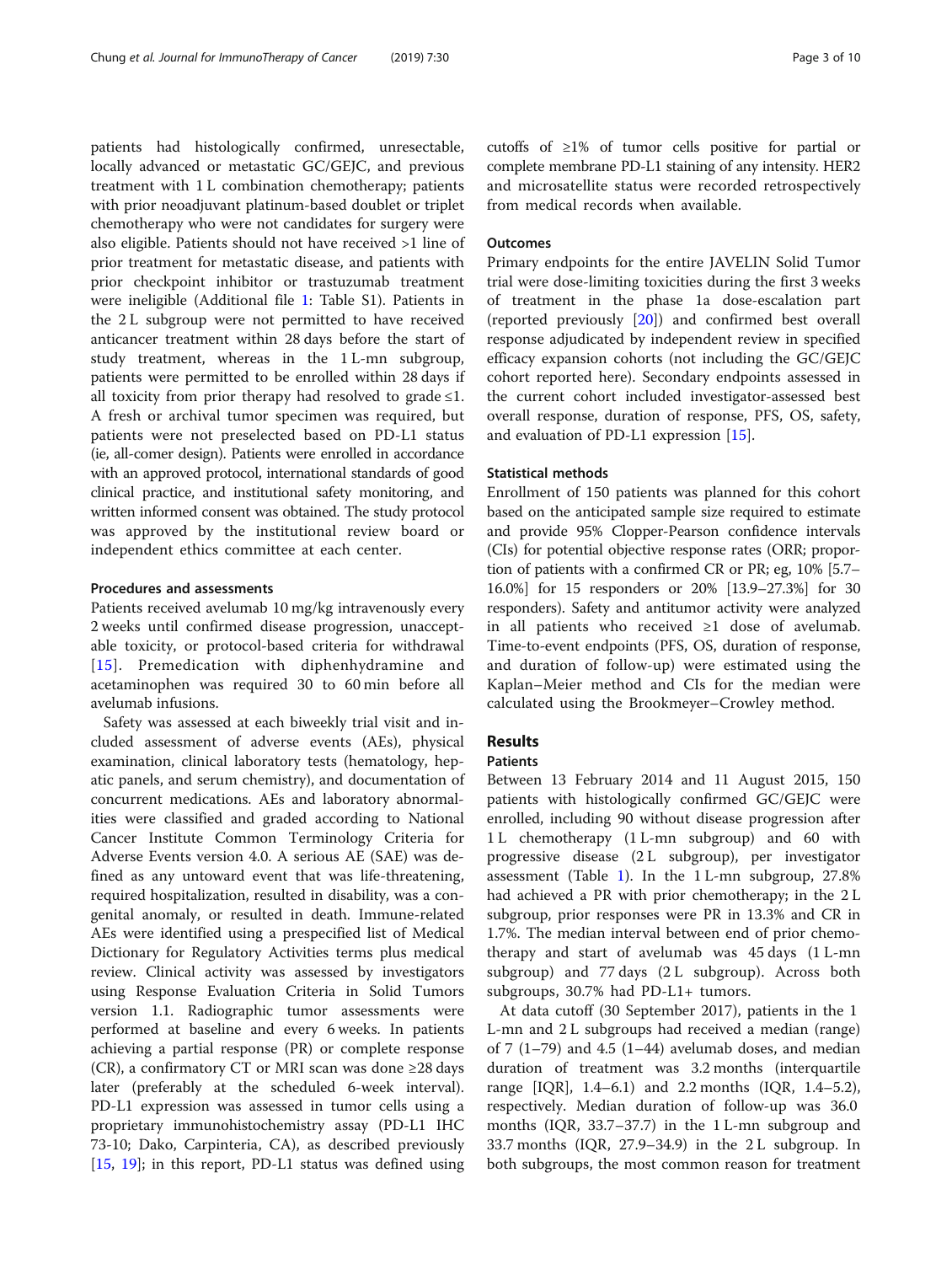<span id="page-3-0"></span>Table 1 Baseline characteristics in the first-line switch-maintenance

and second-line subgroups

| Characteristics                                                         | 1 L-mn subgroup<br>$(n = 90)$ | 2 L subgroup<br>$(n = 60)$ |  |  |
|-------------------------------------------------------------------------|-------------------------------|----------------------------|--|--|
| Median age (IQR), years                                                 | 59 (52.0-67.0)                | 62.5 (51.5-66.0)           |  |  |
| Sex, n (%)                                                              |                               |                            |  |  |
| Male                                                                    | 68 (75.6)                     | 46 (76.7)                  |  |  |
| Female                                                                  | 22 (24.4)                     | 14 (23.3)                  |  |  |
| ECOG PS, n (%)                                                          |                               |                            |  |  |
| 0                                                                       | 37(41.1)                      | 23 (38.3)                  |  |  |
| 1                                                                       | 53 (58.9)                     | 37 (61.7)                  |  |  |
| Geographic region, n (%)                                                |                               |                            |  |  |
| North America                                                           | 31 (34.4)                     | 32 (53.3)                  |  |  |
| Asia                                                                    | 34 (37.8)                     | 10(16.7)                   |  |  |
| Europe                                                                  | 25 (27.8)                     | 18 (30.0)                  |  |  |
| Race, n (%)                                                             |                               |                            |  |  |
| White                                                                   | 44 (48.9)                     | 36 (60.0)                  |  |  |
| Asian                                                                   | 35 (38.9)                     | 13 (21.7)                  |  |  |
| Black                                                                   | 4(4.4)                        | 4(6.7)                     |  |  |
| Other                                                                   | 7(7.8)                        | 7(11.7)                    |  |  |
| Histology, n (%)                                                        |                               |                            |  |  |
| Tubular                                                                 | 18 (20.0)                     | 3(5.0)                     |  |  |
| Signet ring                                                             | 17 (18.9)                     | 13 (21.7)                  |  |  |
| Mucinous                                                                | 4(4.4)                        | 4(6.7)                     |  |  |
| Papillary                                                               | 1(1.1)                        | 0                          |  |  |
| Other/not specified                                                     | 1(1.1)                        | 0                          |  |  |
| Unknown                                                                 | 37 (41.1)                     | 39 (65.0)                  |  |  |
| PD-L1 expression status based on $\geq$ 1% cutoff on tumor cells, n (%) |                               |                            |  |  |
| $PD-L1+$                                                                | 26 (28.9)                     | 20 (33.3)                  |  |  |
| $PD-L1-$                                                                | 51 (56.7)                     | 25 (41.7)                  |  |  |
| Not evaluable                                                           | 13 (14.4)                     | 15 (25.0)                  |  |  |
| HER2 status, $n$ $(\%)$                                                 |                               |                            |  |  |
| HER2-                                                                   | 62 (68.9)                     | 29 (48.3)                  |  |  |
| HER2+                                                                   | 4(4.4)                        | 5(8.3)                     |  |  |
| Unknown                                                                 | 24 (26.7)                     | 26 (43.3)                  |  |  |
| Microsatellite status, n (%)                                            |                               |                            |  |  |
| Low                                                                     | 1(1.1)                        | 0                          |  |  |
| Stable                                                                  | 21(23.3)                      | 17 (28.3)                  |  |  |
| High                                                                    | 2(2.2)                        | 2(3.3)                     |  |  |
| Unknown                                                                 | 66 (73.3)                     | 41 (68.3)                  |  |  |
| Prior gastrectomy, n (%)                                                | 24 (26.7)                     | 14 (23.3)                  |  |  |
| Metastatic disease status at study entry, n (%)                         |                               |                            |  |  |
| M <sub>0</sub>                                                          | 5(5.6)                        | 2(3.3)                     |  |  |
| M1                                                                      | 85 (94.4)                     | 58 (96.7)                  |  |  |
| Tumor size at baseline <sup>a</sup>                                     |                               |                            |  |  |
| Median (IQR), mm                                                        | 33 (19-52)                    | 44 (25-69.5)               |  |  |
| Unknown, n (%)                                                          | 1(1.1)                        | 1(1.7)                     |  |  |

Table 1 Baseline characteristics in the first-line switch-maintenance and second-line subgroups (Continued)

| Characteristics                                                                                  | 1 L-mn subgroup<br>$(n = 90)$ | 2 L subgroup<br>$(n = 60)$ |  |  |  |  |
|--------------------------------------------------------------------------------------------------|-------------------------------|----------------------------|--|--|--|--|
| Best response to prior anticancer therapy, n (%)                                                 |                               |                            |  |  |  |  |
| Complete response                                                                                | 0                             | 1(1.7)                     |  |  |  |  |
| Partial response                                                                                 | 25 (27.8)                     | 8(13.3)                    |  |  |  |  |
| Stable disease                                                                                   | 59 (65.6)                     | 23 (38.3)                  |  |  |  |  |
| Progressive disease                                                                              | 0                             | 22 (36.7)                  |  |  |  |  |
| Not evaluable or unknown                                                                         | 6(6.7)                        | 5(8.3)                     |  |  |  |  |
| Prior anticancer therapy<br>(any setting), n (%)                                                 | 90 (100)                      | 60 (100)                   |  |  |  |  |
| Number of prior lines of anticancer therapy for metastatic or locally<br>advanced disease, n (%) |                               |                            |  |  |  |  |
| 0                                                                                                | 1(1.1)                        | 5(8.3)                     |  |  |  |  |
| 1                                                                                                | 87 (96.7)                     | 53 (88.3)                  |  |  |  |  |
| $\mathfrak{D}$                                                                                   | 2(2.2)                        | 1(1.7)                     |  |  |  |  |
| Unknown                                                                                          | 0                             | 1(1.7)                     |  |  |  |  |
| Median prior lines (range)                                                                       | $1.0(0-2)$                    | $1.0(0-2)$                 |  |  |  |  |
| Interval from end of prior chemotherapy to start of avelumab therapy                             |                               |                            |  |  |  |  |
| Median (IQR), days                                                                               | $45(35-64)$                   | 77 (49–135)                |  |  |  |  |
| Data missing, n (%)                                                                              | 8(8.9)                        | 15 (25.0)                  |  |  |  |  |

<sup>a</sup>Sum of the longest diameters of target lesions

Abbreviations: 1 L-mn first-line switch-maintenance, 2 L second line, ECOG PS Eastern Cooperative Oncology Group performance status, IQR interquartile range

discontinuation was disease progression (1 L-mn, 75.6%; 2 L, 71.7%); other reasons were AE (13.3%, 10.0%), death (3.3%, 8.3%), withdrawal of consent (1.1%, 6.7%), loss to follow-up (0%, 1.7%), protocol noncompliance (1.1%, 0%), and physician decision (0%, 1.7%). Five patients remained on avelumab treatment at data cutoff, all in the 1 L-mn subgroup (5.6%).

## Antitumor activity: 1 L-mn subgroup

The confirmed ORR (additional effect after the end of chemotherapy) was  $6.7\%$  ( $n = 6$ ;  $95\%$  CI,  $2.5-13.9\%$ ) (Additional file [1:](#page-7-0) Table S2). Notably, 2 patients (2.2%) had a CR; both patients were Asian and had stable disease (SD) as best response to prior chemotherapy, and PD-L1 status was positive in 1 patient and not evaluable in the other. Four patients (4.4%) had a PR, which represented additional tumor shrinkage following prior chemotherapy; best response to prior chemotherapy in these patients was PR  $(n = 2)$  and SD  $(n = 2)$  (Additional file [1](#page-7-0): Table S3). Forty-five patients (50.0%) had SD of any duration as best response (disease control rate, 56.7%). Early and durable responses were observed (Fig. [1](#page-4-0)a and Additional file [1:](#page-7-0) Figure S1A), with a median time to response of 1.4 months (IQR, 1.3–4.1), a median duration of response of 21.4 months (95% CI, 4.0–not estimable), and an estimated 66.7% (95% CI, 19.5– 90.4%) of responses lasting ≥6 months. Responses were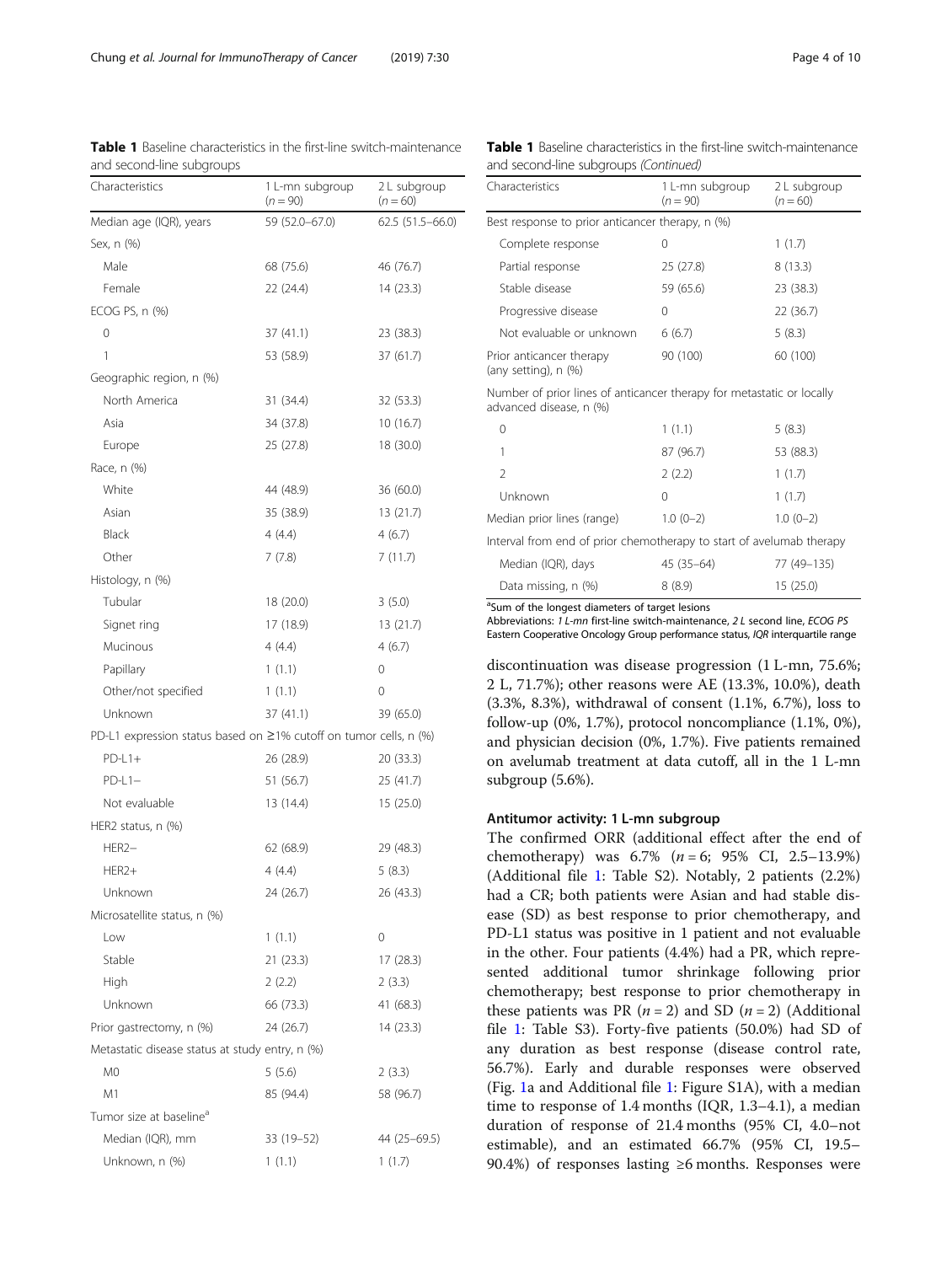ongoing at data cutoff in 2 patients, including 1 patient with a CR. In evaluable patients with PD-L1+ or PD-L1− tumors, confirmed ORR was 7.7% (2/26; 95% CI, 0.9– 25.1%) vs 3.9% (2/51; 95% CI, 0.5–13.5%). Of 81 patients evaluable for change in size of target lesions, 13 (16.0%) had shrinkage of ≥30% and 37 (45.7%) had shrinkage of any level (Additional file [1](#page-7-0): Figure S2A). No correlation was seen between response to prior chemotherapy and tumor shrinkage on avelumab.

Two patients had prolonged shrinkage in target lesions with avelumab after documented progressive disease (due to >30% increase in target lesion size vs baseline at weeks 7–13 in 1 patient and a new lesion in the other patient), suggestive of pseudoprogression. Duration of avelumab treatment in these 2 patients was 36.2 months (ongoing) and 23.5 months, respectively. Another patient had SD before disease progression at week 13 (due to a new lesion), followed by a 100% reduction in target lesions sustained for >6 months.

Median PFS and OS measured from start of avelumab therapy (ie, not including prior chemotherapy) were 2.8 months (95% CI, 2.3–4.1) and 11.1 months (95% CI, 8.9–13.7), respectively. The 6-month and 12-month PFS rates were 23.0% (95% CI, 14.7–32.4%) and 13.0% (95% CI, 6.6–21.6%), respectively, and the 12-month OS rate was 46.2% (95% CI, 35.6–56.1%) (Fig. [2a](#page-5-0) and b). In patients from Asian and non-Asian countries, median OS was 12.4 months (95% CI, 9.7–20.0) and 9.4 months

<span id="page-4-0"></span>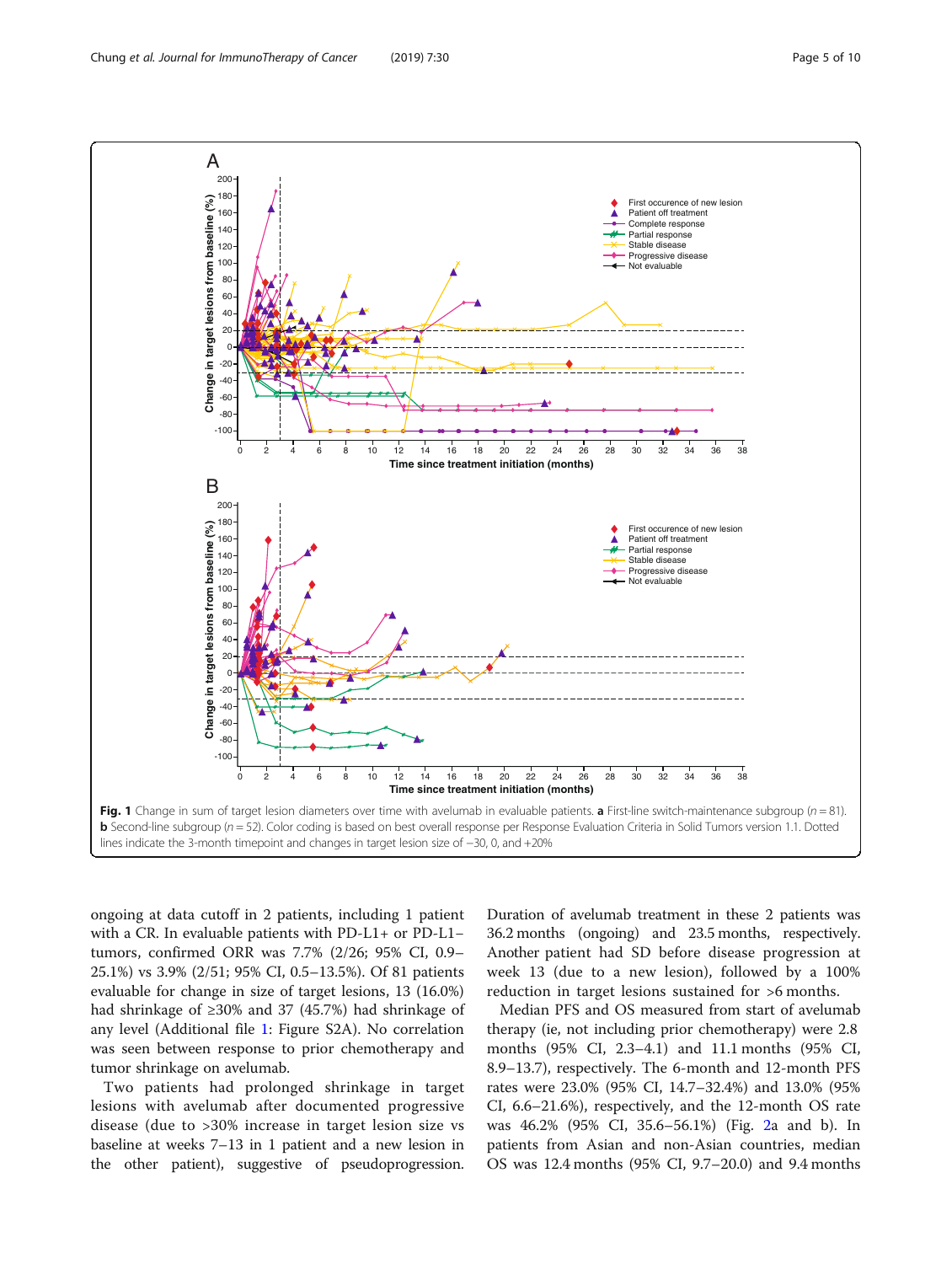<span id="page-5-0"></span>

(95% CI, 7.4–13.7), respectively. Median OS measured from start of 1 L chemotherapy was 18.7 months (95% CI, 15.4–20.6) overall (Fig. 2c), and 20.6 months (95% CI, 17.1–28.1) and 15.8 months (95% CI, 12.3–19.9) in patients from Asian and non-Asian countries, respectively. In PD-L1+ and PD-L1− subgroups, median PFS was 3.0 (95% CI, 1.4–4.1) and 2.7 (95% CI, 1.4–3.6) months (hazard ratio [HR], 0.844 [95% CI, 0.505–1.411]) and median OS was 15.9 (95% CI, 11.4–20.7) and 10.4 (95% CI, 8.3–12.4) months (HR, 0.588 [95% CI, 0.342–1.009]), respectively (Additional file [1](#page-7-0): Figures S3A and S4A).

## Antitumor activity: 2 L subgroup

The ORR was 6.7% (95% CI, 1.8–16.2%; PR in 4 patients), and the disease control rate was 28.3% (13 patients [21.7%] had SD as best response) (Additional file [1:](#page-7-0) Table S2). Median time to and duration of response were 2.0 months (IQR, 1.3–2.7) and 3.5 months (95% CI, 2.8–8.3), respectively. An estimated 25.0% (95% CI, 0.9–66.5%) of responses lasted ≥6 months (Fig. [1](#page-7-0)b and Additional file 1: Figure S1B). Of 52 evaluable patients, 7 (13.5%) had target lesion shrinkage of ≥30% and 16 (30.8%) had shrinkage of any level (Additional file [1:](#page-7-0) Figure S2B). Median PFS was 1.4 months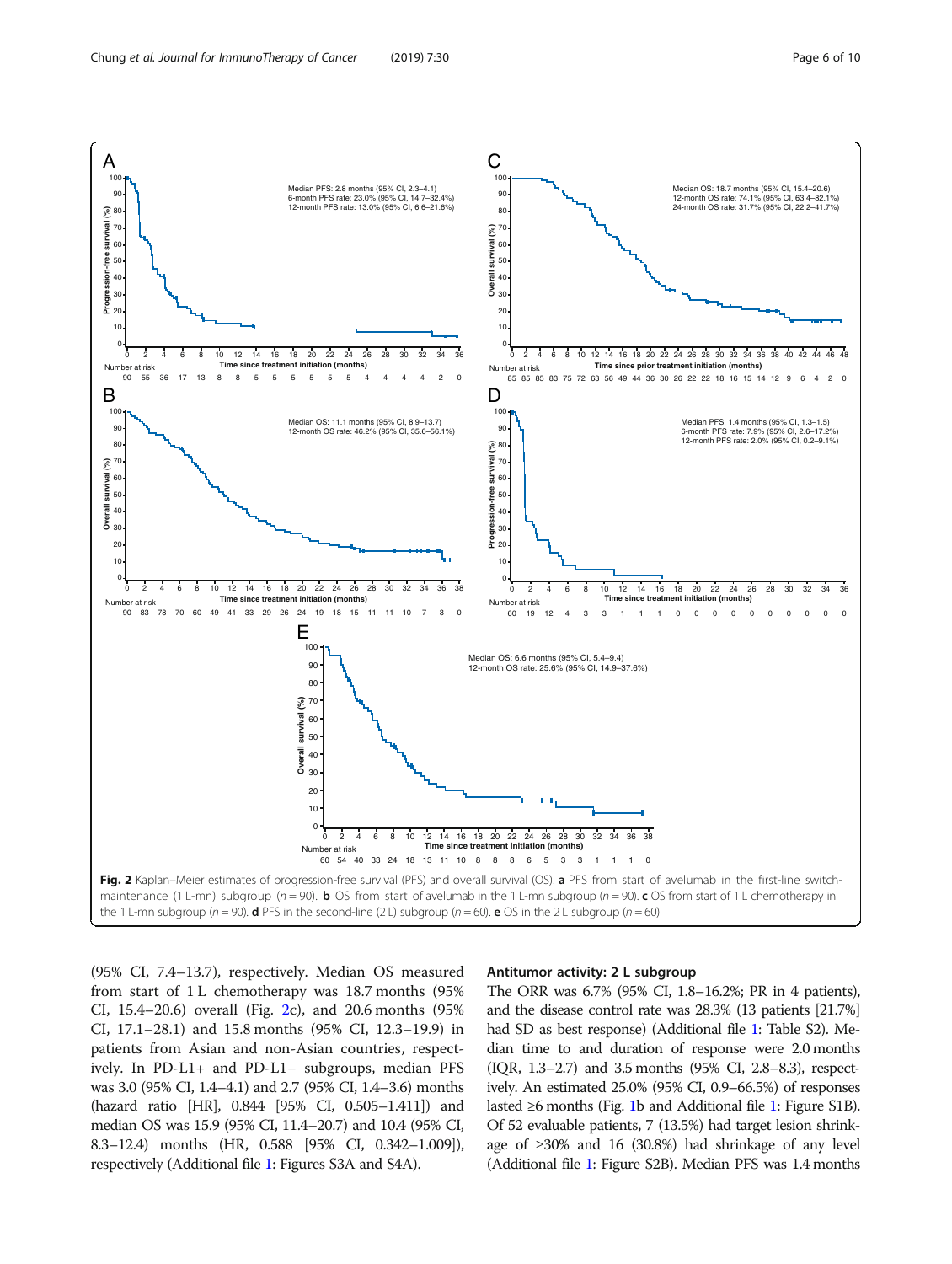| Patients, n (%)                        | 1 L-mn subgroup ( $n = 90$ ) |         |              |              | 2 L subgroup $(n = 60)$ |              |                |          |
|----------------------------------------|------------------------------|---------|--------------|--------------|-------------------------|--------------|----------------|----------|
|                                        | Any grade                    | Grade 3 | Grade 4      | Grade 5      | Any grade               | Grade 3      | Grade 4        | Grade 5  |
| Any TRAE <sup>a</sup>                  | 57 (63.3)                    | 7(7.8)  | $\Omega$     | 1(1.1)       | 28 (46.7)               | 3(5.0)       | 2(3.3)         | $\Omega$ |
| Fatigue                                | 10(11.1)                     | 2(2.2)  | $\mathbf{0}$ | $\mathbf{0}$ | 5(8.3)                  | $\mathbf{0}$ | $\mathbf{0}$   | $\Omega$ |
| Decreased appetite                     | 3(3.3)                       | 0       | $\mathbf 0$  | $\circ$      | 2(3.3)                  | 1(1.7)       | $\overline{0}$ | $\Omega$ |
| Asthenia                               | 1(1.1)                       | 0       | $\Omega$     | $\Omega$     | 3(5.0)                  | 2(3.3)       | $\overline{0}$ | $\Omega$ |
| Colitis                                | 2(2.2)                       | 1(1.1)  | $\mathbf{0}$ | $\circ$      | $\mathbf{0}$            | 0            | $\mathbf 0$    | $\Omega$ |
| Elevated amylase                       | 2(2.2)                       | 0       | $\mathbf{0}$ | 0            | 1(1.7)                  | 1(1.7)       | $\mathbf 0$    | $\Omega$ |
| Elevated lipase                        | 2(2.2)                       | 1(1.1)  | 0            | 0            | 1(1.7)                  | $\mathbf{0}$ | 1(1.7)         | $\Omega$ |
| Elevated y-glutamyltransferase         | 2(2.2)                       | 1(1.1)  | 0            | $\circ$      | $\mathbf 0$             | $\mathbf{0}$ | 0              | $\Omega$ |
| Anemia                                 | 1(1.1)                       | 1(1.1)  | $\mathbf{0}$ | 0            | 1(1.7)                  | 1(1.7)       | $\mathbf 0$    | $\Omega$ |
| Decreased platelet count               | 1(1.1)                       | 1(1.1)  | $\mathbf{0}$ | $\Omega$     | 1(1.7)                  | 0            | 1(1.7)         | $\Omega$ |
| Abdominal pain                         | 1(1.1)                       | 1(1.1)  | $\mathbf{0}$ | 0            | $\mathbf{0}$            | 0            | $\mathbf{0}$   | $\Omega$ |
| Adrenal insufficiency                  | 1(1.1)                       | 0       | $\mathbf{0}$ | $\circ$      | 1(1.7)                  | 1(1.7)       | $\mathbf{0}$   | $\Omega$ |
| Autoimmune hepatitisb                  | 1(1.1)                       | $\circ$ | 0            | 1(1.1)       | $\circ$                 | 0            | $\mathbf{0}$   | $\Omega$ |
| Decreased hemoglobin                   | 1(1.1)                       | 1(1.1)  | 0            | 0            | $\circ$                 | $\Omega$     | $\mathbf{0}$   | $\Omega$ |
| Hepatic failure <sup>b</sup>           | 1(1.1)                       | 0       | $\Omega$     | 1(1.1)       | $\Omega$                | $\Omega$     | $\Omega$       | $\cap$   |
| Hyperglycemia                          | 1(1.1)                       | 1(1.1)  | 0            | $\circ$      | $\circ$                 | $\Omega$     | $\mathbf{0}$   | $\Omega$ |
| Hypokalemia                            | 1(1.1)                       | 1(1.1)  | $\circ$      | 0            | $\circ$                 | $\Omega$     | $\mathbf{0}$   | $\Omega$ |
| Peripheral motor neuropathy            | 1(1.1)                       | 1(1.1)  | $\mathbf{0}$ | 0            | $\mathbf{0}$            | $\Omega$     | $\mathbf{0}$   | $\Omega$ |
| Infusion-related reaction <sup>c</sup> | 20(22.2)                     | 1(1.0)  | $\mathbf{0}$ | 0            | 11(18.3)                | $\Omega$     | $\mathbf{0}$   | $\Omega$ |

Table 2 Any-grade TRAEs occurring in ≥10% of patients or grade ≥3 in any patient and infusion-related reactions in the first-line switch-maintenance or second-line subgroup

<sup>a</sup>The incidence of treatment-related infusion-related reaction based on the single MedDRA preferred term is not listed

**b**Occurred in the same patient

<sup>c</sup>Includes adverse events categorized as infusion-related reaction, drug hypersensitivity, or hypersensitivity reaction that occurred on the day of infusion or day after infusion, in addition to signs and symptoms of infusion-related reaction that occurred on the same day of infusion and resolved within 2 days (including adverse events classified by investigators as related or unrelated to treatment)

1 L-mn first-line switch-maintenance, 2 L second line, TRAE treatment-related adverse event

(95% CI, 1.3–1.5), and 6-month and 12-month PFS rates were 7.9% (95% CI, 2.6–17.2%) and 2.0% (95% CI, 0.2– 9.1%), respectively (Fig. [2d](#page-5-0)). Median OS was 6.6 months (95% CI, 5.4–9.4), and the 12-month OS rate was 25.6% (95% CI, 14.9–37.6%) (Fig. [2e](#page-5-0)). In patients from Asian and non-Asian countries, median OS was 8.3 months (95% CI, 2.0–10.4) and 6.3 months (95% CI, 4.3–9.4), respectively. No significant difference was seen in PFS and OS based on PD-L1 status (Additional file [1:](#page-7-0) Figures S3B and S4B).

## Safety

Across both subgroups, 85 of 150 patients (56.7%) had a treatment-related AE (TRAE) of any grade, including 57 of 90  $(63.3%)$  in the 1 L-mn subgroup and 28 of 60  $(46.7%)$  in the 2L subgroup. Patterns of TRAEs were similar in both subgroups (Table 2 and Additional file [1](#page-7-0): Table S4). Overall, infusion-related reactions and related symptoms occurred in 20.7%. Time to onset of infusion-related reaction was first or second infusion in 29 of 31 cases (93.5%). Other common TRAEs (any grade in ≥5%) were fatigue (10.0%), nausea (6.7%), chills

(6.0%), and pruritus (5.3%). Thirteen patients (8.7%) had a grade ≥3 TRAE (1 L-mn subgroup, 8 [8.9%]; 2 L subgroup, 5 [8.3%]), most commonly fatigue, asthenia, anemia, and elevated lipase  $(n = 2 \text{ each}; 1.3\%)$ . One patient (0.7%) had a grade 3 infusion-related reaction (1 L-mn subgroup). Two patients (both 2 L subgroup) had a grade 4 TRAE: elevated lipase  $(n = 1)$  and decreased platelet count  $(n = 1)$ . Overall, 81 patients (54.0%) had a SAE, which was related to treatment in 6 patients (4.0%; 3 in each subgroup). One treatment-related death occurred (1 L-mn subgroup) in a patient with peritoneal metastases and ascites at study entry who developed grade 5 autoimmune hepatitis and hepatic failure. Twenty-three patients (15.3%) had an immune-related AE, including grade ≥3 in 3 patients  $(2.0%)$ : colitis (grade 3, 1 L-mn), autoimmune hepatitis/hepatic failure (grade 5, 1 L-mn), and adrenal insufficiency (grade 3, 2 L). Avelumab was permanently discontinued following a TRAE in 8 patients (5.3% overall; 1 L-mn: 6 [6.7%]; 2 L: 2 [3.3%]), of whom 3 (2.0%) discontinued because of an infusion-related reaction.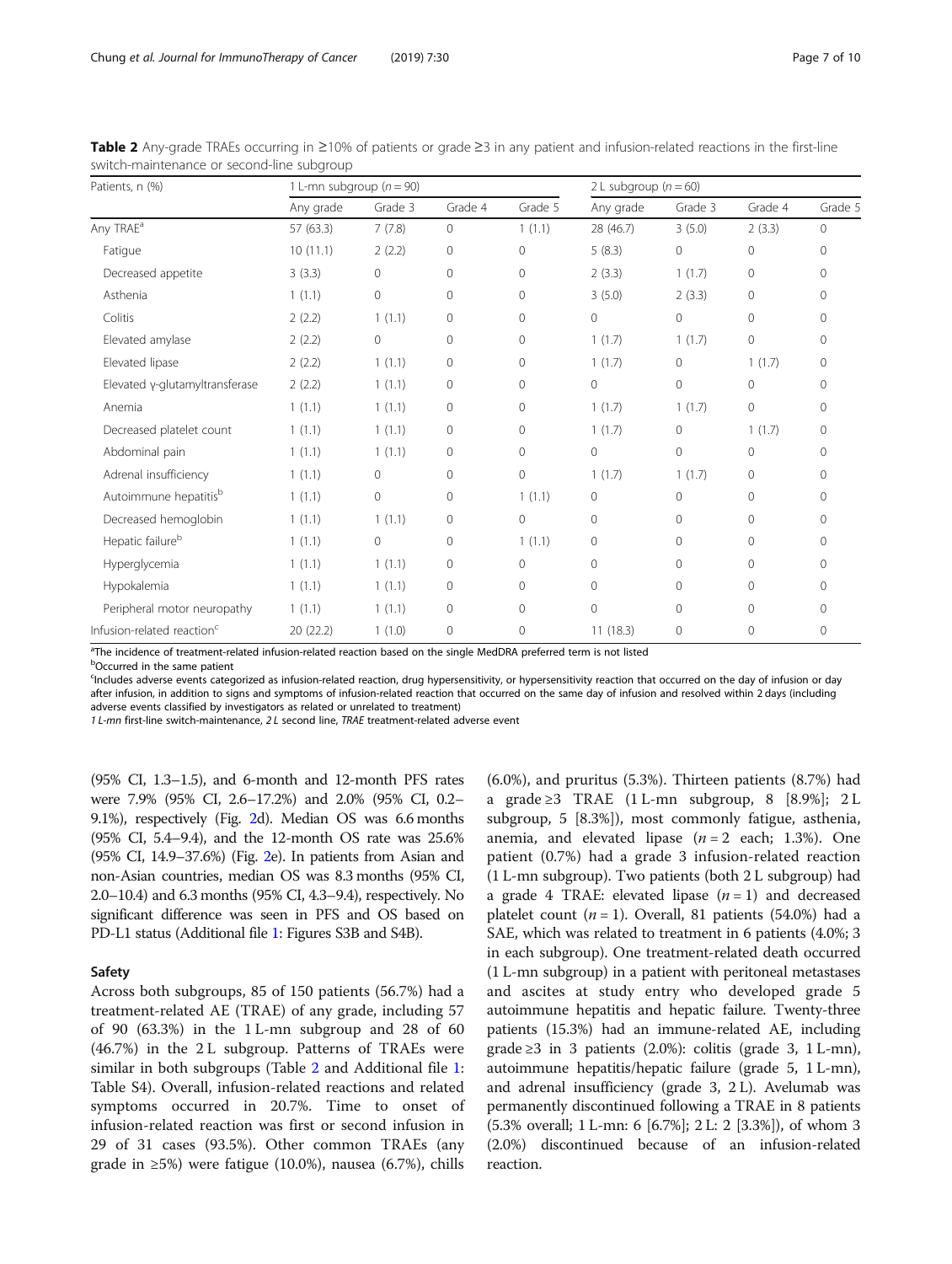## <span id="page-7-0"></span>**Discussion**

In this single-arm phase 1b cohort of 150 patients with previously treated advanced GC/GEJC, avelumab showed evidence of durable antitumor activity as 1 L-mn and 2 L therapy. The ORR was 6.7% in both subgroups, although median durations of response were 21.4 months in the 1 L-mn subgroup and 3.5 months in the 2 L subgroup. Remarkably, 2 patients (2.2%) in the 1 L-mn subgroup had a CR after achieving only SD on prior chemotherapy. Avelumab showed a tolerable safety profile, including a low rate of grade ≥3 TRAEs (8.7%) and immune-related AEs (any grade, 15.3%; grade  $\geq 3$ , 2.0%), similar to observations in other tumor types [\[21](#page-9-0)]. Detailed guidance for recognizing and managing immune-related AEs with this class of agents have been published by consensus groups [\[22](#page-9-0), [23\]](#page-9-0). The incidence of TRAEs of any grade was higher in the 1 L-mn subgroup compared with the 2L subgroup (63.3% vs 46.7%), which may be due to the longer treatment duration and shorter interval from end of prior chemotherapy to start of avelumab in the 1 L-mn subgroup, although the incidence of grade ≥3 TRAEs was similar in both subgroups (8.9% vs 8.3%, respectively).

Approximately 70% of patients achieve a response or SD with standard 1 L chemotherapy [\[24](#page-9-0), [25\]](#page-9-0); however, duration of OS is usually short [\[2](#page-8-0), [3](#page-9-0)]. In the 1 L-mn subgroup, median PFS was 2.8 months (6-month rate, 23.0%), median OS measured from the start of avelumab was 11.1 months (12-month rate, 46.2%), and median OS measured from the start of prior chemotherapy was 18.7 months. Thus, the OS seen in the 1 L-mn subgroup, which enrolled patients without disease progression following chemotherapy, is encouraging for this subgroup of patients. Administering immunotherapy sequentially after completion of 1 L chemotherapy may enhance the immunostimulatory effects of chemotherapy while reducing the toxicity that may result when anti–PD-1 antibodies are administered in combination with other agents (eg, chemotherapy or ipilimumab) [[26,](#page-9-0) [27\]](#page-9-0). To further assess this strategy, a randomized phase 3 trial is comparing avelumab switch-maintenance treatment with continuation of 1L platinum-based chemotherapy in patients with advanced GC/GEJC (JAVELIN Gastric 100; NCT02625610).

Several early-phase studies assessed anti–PD-1 monotherapy in patients with chemotherapy-treated (later-line) GC/ GEJC outside of the maintenance setting [[12,](#page-9-0) [13](#page-9-0), [27,](#page-9-0) [28](#page-9-0)], and median PFS and OS reported in non–PD-L1–selected populations were 2.0 months and 5.5–6.2 months, respectively. Survival data for avelumab (anti–PD-L1) in the 2 L subgroup (median PFS and OS of 1.4 and 6.6 months, respectively) appear consistent with these studies. Subsequently, phase 3 trials assessing later-line treatment with anti–PD-1/PD-L1 monotherapy in advanced GC/GEJC were initiated. In a randomized phase 3 trial of nivolumab vs placebo as third-line or later treatment in Asian patients with GC/GEJC  $(n = 493)$ , the ORR was 11.2% vs 0% (P<.0001), median PFS was 1.6 vs 1.5 months (P<.0001), and median OS was 5.3 vs 4.1 months (P<.0001), respectively [\[13\]](#page-9-0). However, to date no improvement in OS has been shown in studies comparing single-agent checkpoint inhibitors with chemotherapy, such as trials of 2 L pembrolizumab vs paclitaxel (KEYNOTE-061) [\[29\]](#page-9-0) and third-line avelumab vs physician choice of chemotherapy (JAVELIN Gastric 300) [[30](#page-9-0)]. Results from phase 3 trials assessing alternative anti–PD-1/PD-L1–based regimens in the 1 L setting, such as switch-maintenance (sequential) or combination (concurrent) approaches, are needed.

Available data indicate that the benefits seen with anti–PD-1/PD-L1 antibodies in GC/GEJC may be limited to a small proportion of patients. Thus, predictive biomarkers to identify subpopulations more likely to respond to immunotherapy are a focus of ongoing research  $[10]$  $[10]$ . In this study, clinical activity was seen both in PD-L1+ and PD-L1− tumors including similar ORR and PFS and a nonsignificant trend in the 1 L-mn subgroup for longer OS in PD-L1+ tumors. It should be noted that the PD-L1 assay used in this study differs from those used in studies of other approved anti–PD-1/ PD-L1 antibodies. Also, in the present study, PD-L1 status was based solely on tumor cell expression, whereas in studies of pembrolizumab in patients with GC/GEJC, in which antitumor activity was associated with PD-L1 expression, PD-L1 status was determined based on expression on tumor or immune cells (combined positive score). In addition, responses to pembrolizumab in patients with GC/GEJC have been associated with microsatellite instability–high/mismatch repair–deficient status and Epstein-Barr virus status [[12](#page-9-0), [31\]](#page-9-0). In the current trial, microsatellite status was available for only a small number of patients and findings were inconclusive. Assessment of novel biomarkers is planned for future avelumab studies in GC/GEJC.

## Conclusion

The data in the present phase 1b study demonstrate that avelumab administered as maintenance therapy (after disease control with standard chemotherapy) has antitumor activity and acceptable safety in patients with advanced GC/GEJC, supporting further investigations of this treatment approach.

## Additional file

[Additional file 1:](https://doi.org/10.1186/s40425-019-0508-1) Table S1. Eligibility criteria. Table S2. Response to avelumab in the 1 L-mn and 2 L subgroups. Table S3. Best response to avelumab compared with best response to prior anticancer therapy in the 1 L-mn subgroup. Table S4. Overall summary of safety. Figure S1.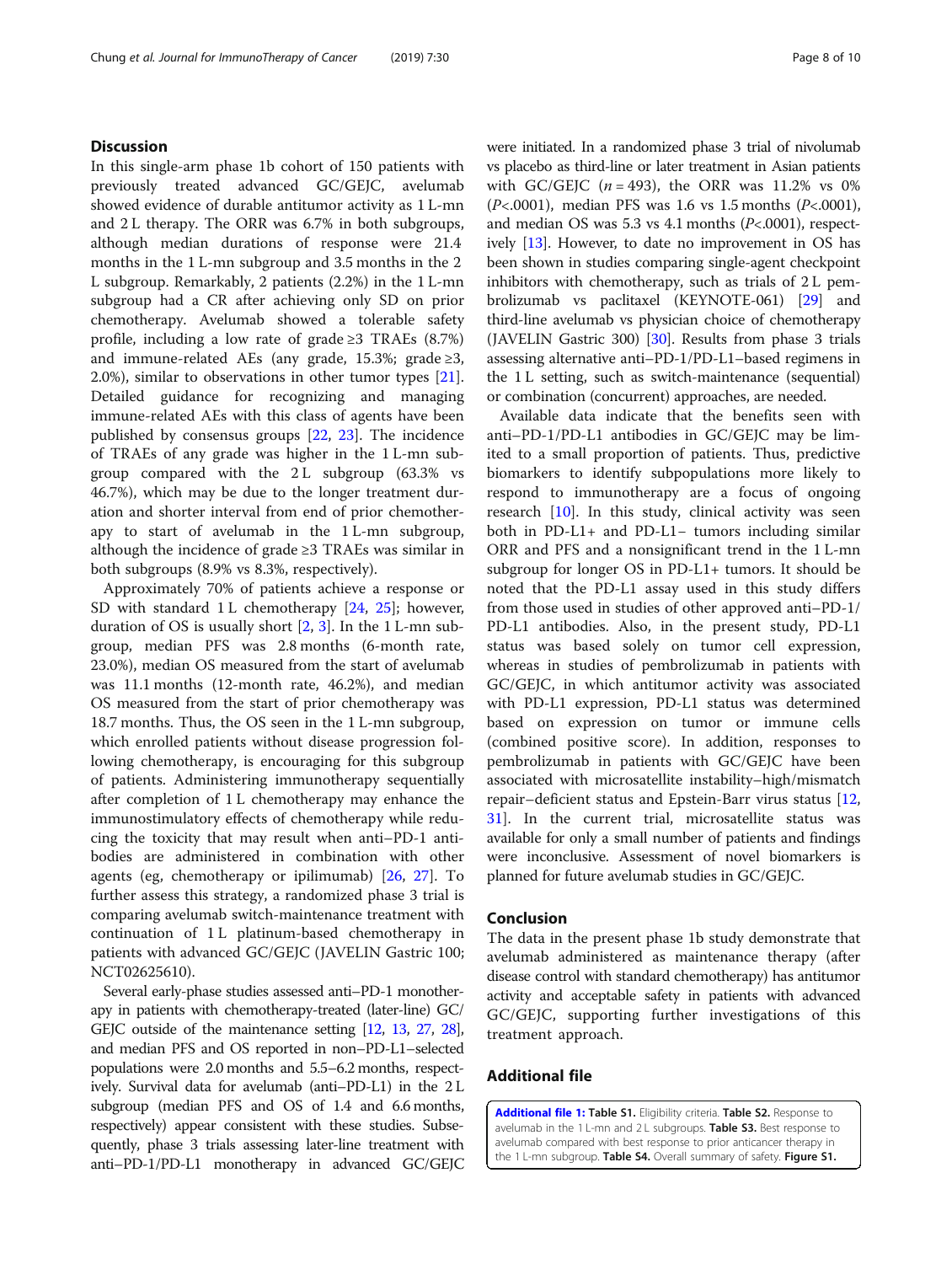#### <span id="page-8-0"></span>Abbreviations

1 L-mn: First-line switch-maintenance; 2 L: Second-line; AE: Adverse event; CR: Complete response; ECOG PS: Eastern Cooperative Oncology Group performance status; GC: Gastric cancer; GEJC: Gastroesophageal junction cancer; HR: Hazard ratio; ORR: Objective response rate; OS: Overall survival; PFS: Progression-free survival; PR: Partial response; SAE: Serious adverse event; SD: Stable disease; TRAE: Treatment-related adverse event

#### Acknowledgements

The authors thank the patients and their families, investigators, coinvestigators, and study teams at each of the participating centers and at Merck KGaA, Darmstadt, Germany, and EMD Serono Research & Development Institute, Inc., Billerica, MA, USA (a business of Merck KGaA, Darmstadt, Germany).

#### Funding

This trial was sponsored by Merck KGaA and is part of an alliance between Merck KGaA and Pfizer, Inc., New York, NY, USA. Medical writing support was provided by ClinicalThinking and was funded by Merck KGaA and Pfizer.

### Availability of data and materials

For all new products or new indications approved in both the European Union and the United States after January 1, 2014, Merck KGaA, Darmstadt, Germany will share patient-level and study-level data after deidentification, as well as redacted study protocols and clinical study reports from clinical trials in patients. These data will be shared with qualified scientific and medical researchers, upon researcher's request, as necessary for conducting legitimate research. Such requests must be submitted in writing to the company's data sharing portal. More information can be found at [https://www.merckgroup.](https://www.merckgroup.com/en/research/our-approach-to-research-and-development/healthcare/clinical-trials/commitment-responsible-data-sharing.html) [com/en/research/our-approach-to-research-and-development/healthcare/](https://www.merckgroup.com/en/research/our-approach-to-research-and-development/healthcare/clinical-trials/commitment-responsible-data-sharing.html) [clinical-trials/commitment-responsible-data-sharing.html](https://www.merckgroup.com/en/research/our-approach-to-research-and-development/healthcare/clinical-trials/commitment-responsible-data-sharing.html). Where Merck KGaA has a co-research, co-development or co-marketing/co-promotion agreement or where the product has been out-licensed, it is recognized that the responsibility for disclosure may be dependent on the agreement between parties. Under these circumstances, Merck KGaA will endeavour to gain agreement to share data in response to requests.

#### Authors' contributions

Provision of study materials or patients: HCC, HTA, JL, SYR, DYO, LW, YKK, KWL, JRI, SSL, MK, UK, BM, AM, RP, DS, HS. Collection and assembly of data: all authors. Data analysis and interpretation: all authors. Manuscript writing: all authors. Final approval of manuscript: all authors. Accountable for all aspects of the work: all authors.

#### Ethics approval and consent to participate

The trial was conducted in accordance with the ethics principles of the Declaration of Helsinki and the International Council for Harmonisation Guidelines on Good Clinical Practice. The protocol was approved by the institutional review board or independent ethics committee of each center. All patients provided written informed consent before enrollment.

#### Consent for publication

Not applicable.

#### Competing interests

HCC: consultant/advisory role: Bristol-Myers Squibb, Celltrion Healthcare, Eli Lilly, Merck & Co, Merck KGaA, Quintiles, Taiho Pharmaceutical; speakers bureau: Eli Lilly, Foundation Medicine, Merck KGaA; research grants: Bristol-Myers Squibb, Eli Lilly, GlaxoSmithKline, Merck & Co, Merck KGaA, Ono Pharmaceutical, Taiho Pharmaceutical.

YKK: consulting or advisory role: Bristol-Myers Squibb, Eli Lilly, Ono Pharmaceutical, Roche; research funding: Bayer, Novartis, Roche, Sanofi.

Pharmaceutical, Taiho Pharmaceutical. UK: honoraria: AstraZeneca, Bristol-Myers Squibb, Glycotope GmbH, Merck KGaA, Merck & Co, Novartis, Pfizer, Roche/Genentech; consulting or advisory role: AstraZeneca, Bristol-Myers Squibb, Merck Serono, Merck & Co, Pfizer; speakers bureau: AstraZeneca, Bristol-Myers Squibb, Glycotope GmbH, Merck Serono, MSD Oncology, Novartis; research funding: Pfizer; travel, accommodations, expenses: AstraZeneca, Merck KGaA, Merck & Co.

BM: honoraria: Bristol-Myers Squibb, Merck & Co, Merck KGaA, Novartis, Roche; consulting or advisory role: Bristol-Myers Squibb, Merck & Co, Merck KGaA, Novartis, Roche; travel, accommodations, expenses: Bristol-Myers Squibb, Novartis, Roche.

#### AM: speakers bureau: Genentech.

RP: honoraria: Bristol-Myers Squibb, Roche/Genentech; consulting or advisory role: AstraZeneca, BioMarin, Clovis Oncology, Karus Therapeutics, Mission Therapeutics, Merck & Co, Novartis, Roche/Genentech, Tesaro, Vertex; speakers bureau: Novartis; research funding: AstraZeneca/MedImmune, Clovis Oncology, Eisai, Etherapeutics, Ipsen, Vertex; patents, royalties, other intellectual property: named on patent for use of PARP inhibitor (rucaparib); travel, accommodations, expenses: Merck & Co, Roche/Genentech.

ABG: employment: EMD Serono Inc. (a business of Merck KGaA, Darmstadt, Germany) when the study was performed; stock ownership: Halozyme Therapeutics.

HX: employment: EMD Serono Inc. (a business of Merck KGaA, Darmstadt, Germany).

JH: employment: EMD Serono Inc. (a business of Merck KGaA, Darmstadt, Germany).

VC: employment: EMD Serono Inc. (a business of Merck KGaA, Darmstadt, Germany) when the study was performed; current employment at AstraZeneca; stock and other ownership interests: Bristol-Myers Squibb. HTA, JL, SYR, DYO, LW, JRI, SSL, MK, DS, and HS declare that they have no competing interests.

## Publisher's Note

Springer Nature remains neutral with regard to jurisdictional claims in published maps and institutional affiliations.

#### Author details

<sup>1</sup> Yonsei Cancer Center, Yonsei University College of Medicine, Yonsei University Health System, Seoul 03722, South Korea. <sup>2</sup>Sarah Cannon Research Institute/ University College London, London, UK. <sup>3</sup>Samsung Medical Center, Sungkyunkwan University School of Medicine, Seoul, South Korea. <sup>4</sup>Seoul National University Hospital, Cancer Research Institute, Seoul National University College of Medicine, Seoul, South Korea. <sup>5</sup>Centrum Onkologii-Instytut im. M. Sklodowskiej Curie, Warszawa, Poland. <sup>6</sup>Asan Medical Center, University of Ulsan College of Medicine, Seoul, South Korea. <sup>7</sup>Seoul National University Bundang Hospital, Seoul National University College of Medicine, Seongnam, South Korea. <sup>8</sup>Sarah Cannon Research Institute/Tennessee Oncology, PLLC, Nashville USA. <sup>9</sup>Inje University College of Medicine, Busan, South Korea. <sup>10</sup>Queens Cancer Center, Mt Sinai School of Medicine, New York, USA. <sup>11</sup>Charité Comprehensive Cancer Center, Charitéplatz 1, Berlin, Germany. 12Palacky University Medical School and Teaching Hospital, I.P. Pavlova 6, Olomouc, Czech Republic. 13Samuel Oschin Comprehensive Cancer Institute, Cedars-Sinai Medical Center, Los Angeles, USA. <sup>14</sup>Northern Centre for Cancer Care and Newcastle University, Freeman Hospital, Newcastle upon Tyne, UK.<sup>15</sup>Medical Oncology, Bordeaux University Hospital, Bordeaux CEDEX, France. <sup>16</sup>EMD Serono, Inc, Billerica, USA. <sup>17</sup>Brown University, Providence, USA. <sup>18</sup>Present address: AstraZeneca Pharmaceuticals LP, Gaithersburg, USA.

## Received: 24 October 2018 Accepted: 13 January 2019 Published online: 04 February 2019

## References

- Ferlay J, Soerjomataram I, Dikshit R, Eser S, Mathers C, Rebelo M, et al. Cancer incidence and mortality worldwide: sources, methods and major patterns in GLOBOCAN 2012. Int J Cancer. 2015;136:E359–86.
- 2. NCCN Clinical Practice Guidelines in Oncology. Gastric Cancer. V2.2018. [https://www.nccn.org/professionals/physician\\_gls/pdf/gastric.pdf.](https://www.nccn.org/professionals/physician_gls/pdf/gastric.pdf) Accessed 15 Oct 2018.